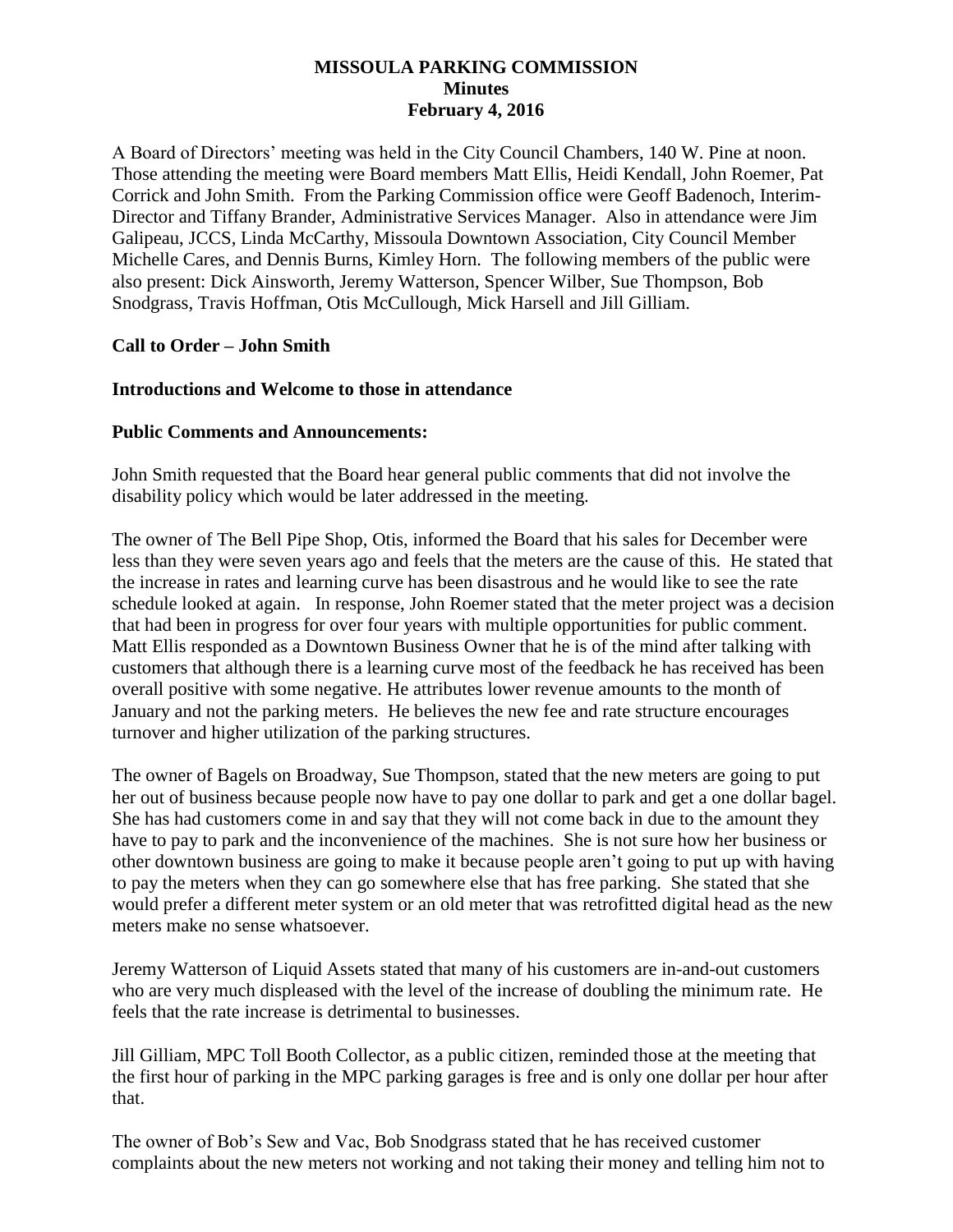expect to see them again. Bob commented that the 100% increase in fees was too high and too quick and the shortest option of 30 minutes is too long and expensive. He noted that Bozeman is a similar city that does not have parking meters. Lastly, Mr. Snodgrass explained that now that the meter posts are gone, the cars are parking further apart and more spaces are being lost due to the winter weather covering the road markings.

The owner of Butterfly Herbs, Steven Cord, reported that his business receives constant complaints every day about how much his customers hate the meters and that they are going to start avoiding downtown. Some of his long-term customers are saying that they won't come back and it isn't due to the fee increase but just dealing with the machine. His customers are saying that they are spending as much time at the meter as it takes them to come in and get their order. Interfacing with the machine is what has got them the most turned off and it's just not worth it to participate with them.

Board members John Smith, Matt Ellis and John Roemer briefly responded and thanked the public for their comments.

# **Adjustments to the Agenda: None**

## **Approval of Minutes:**

Heidi Kendall requests that the first sentence of the second paragraph of page number four be removed.

After brief discussion, Heidi Kendall moved to approve minutes with changes brought forth by herself, John Roemer seconded her motion and the **Minutes of the January Board Meeting held 1-07-16 were approved unanimously with the adjustments as described above.**

### **Interim Director's Report:**

Geoff Badenoch gave a brief report to the Board on the Interim Director's Report that was submitted to the Board via email. He reported that the pay by phone app is being researched and more information will be given at next board meeting. He informed the Board that staff members are looking at other ways for the public to use the LUKE machines which do not include credit or debit cards but in the meantime are letting citizens know that T2 is a level one service provider which keeps their card information safer than when used at a grocery store or gas station without keeping any of their card data. Geoff informed the Board that staff members are looking in to the possibility of shorter periods of meter time, updating and adding signage and creating a new in house mapping system.

John Roemer reported that he parked in front of the Depot Restaurant on a weekend day and noticed that the lease parking only signs around the building do not include the enforcement hours. **John Roemer directed staff that enforcement hours need to be added to the signs in that area**.

Matt Ellis requests that when MPC staff research pay by phone apps that the vender's security be looked in to closely.

### **Communications and Presentations:**

Heidi Kendall states that she requested that the Parking Commission have a spot on the Mayor's calendar and he has agreed to meet with two members of the Parking Commission on the second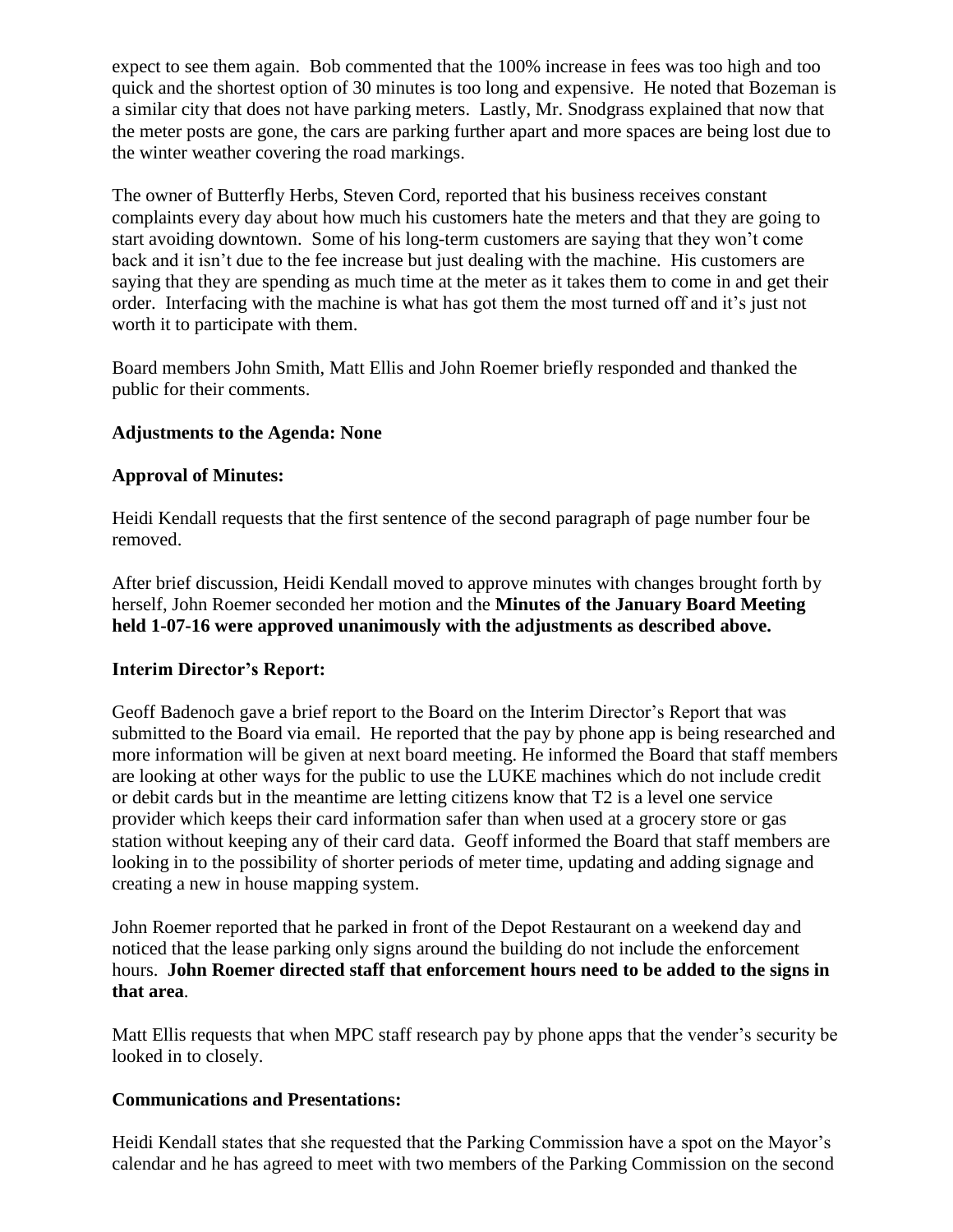Monday of every month with no set agenda. The next meeting will take place on February 8<sup>th</sup> and Matt Ellis and Heidi Kendall will attend. Heidi agreed to coordinate with the Board Members for future meetings.

# **Old Business:**

## **A. Update on selection of new Parking Commission Director**

Rod Austin has agreed to take the position of Parking Services Director and will begin his employment on March 1, 2016.

## **Action Items:**

# **A. Disability Parking Policy**

Geoff Badenoch explained the background of the MPC Disability Parking policy as well as informed the Board why that policy changed with the change to LUKE parking meters. Geoff stated that the Disability Parking Policy is very important and requests that the Board determine how MPC staff should proceed. After a discussion of the research he has completed, Geoff presented the Board with three policy options to consider. They included: 1) going back to the previous policy which stated that if the parker had an accessible designated vehicle they could park at any metered space for free for up to two hours; 2) That an accessible designated vehicle may park for free only in the designated spaces; or 3) that all parkers (including accessible designated vehicles) will be responsible for paying no matter where they park. Geoff informed the Board that due to ADA regulations we are obligated to make a reasonable accommodation for any parker who is unable to use the system however, we do not have to give special treatment, only a reasonable accommodation. The floor was then opened for public comment.

Travis Hoffman of Summit Independent Living Center indicated that the issue with the new machines is that while they are easier to use for some that is not the case for all. The usability of the machines are no more accessible than the old meters were for people with certain grasping disabilities. If MPC is going to charge, he expects to pay and share in the responsibility, however, everyone has to have the same level of ability and that is where the issue is. His recommendation to the Board was that until such a time comes that MPC can put a mechanism on the new machine for swipe pay technology, invoice disabled parkers, or provide a pay by phone app, that MPC re-implement the previous policy of two hours of free parking in the accessible parking spaces.

Dick Ainsworth informed the Board that walking is difficult for him, particularly in the winter when it is icy. The old method of allowing free parking with placard is a good deal but he doesn't mind paying for parking, it's just that getting to the machines to pay is difficult. He stated that it would be nice if the machines would take dollar coins. In response to Dick's comments, Heidi Kendall asked for him to clarify if he would like to have the hang tag or license plate work in any space or if it would be okay to be limited to the currently identified on street spaces? Dick replied that ideally all spaces but currently accessible spots would be an acceptable half way, he stated the more the better but even just the designated ones would be okay. Travis Hoffman responded by requesting a decal or something for the dashboard that would allow you to pay something every month but not use the LUKE machine, if it could be figured out. He stated that part of the problem is the number of accessible parking places downtown, especially for people who cannot travel long distances. He indicated he would be happy to sit down and brainstorm with MPC, although he feels a good solution would be the mobile pay by phone app.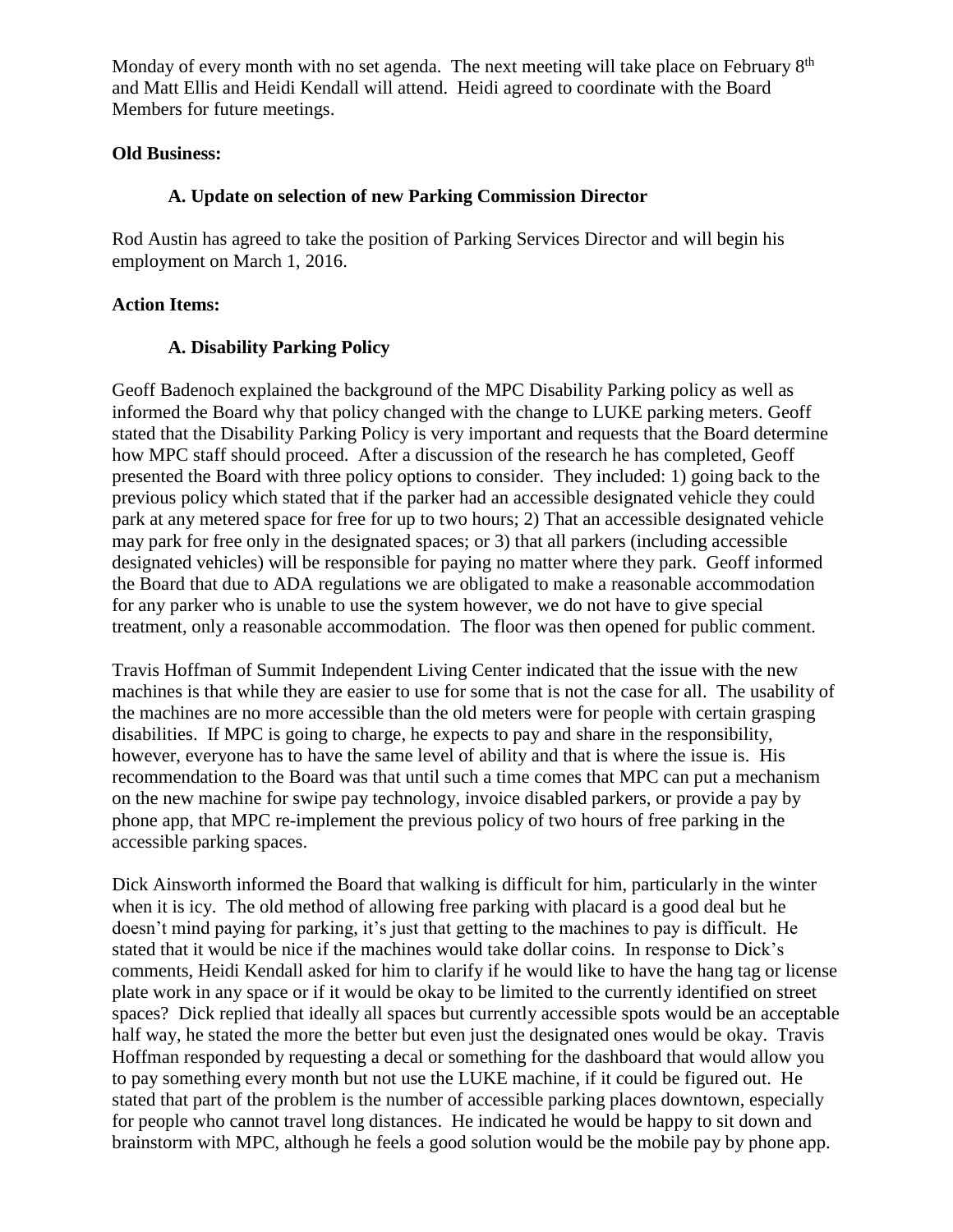Jeremy Watterson stated that Portland, Seattle and Spokane do not make people with disability permits pay and Great Falls is only other town in MT that requires it. He requested an explanation as to why the decision was made to change it and felt that the explanation that was previously given was not sufficient.

Spencer Wilber– commented that it is difficult for him to walk to a LUKE machine to pay and while the first hour of free parking in the garage is fine if you are just going to walk around nearby, it does not help for further destinations.

City Council member Michelle Cares asked that the Board repeal the recent disability parking decision and create a specific policy on the topic.

After public comments concluded **Matt Ellis stated a motion as follows:** 

- 1. The MPC disability parking policy be reinstated to reflect two hours of free parking in the marked accessible designated spaces downtown.
- 2. A committee shall be formed to further discuss and create a new disability parking policy. This committee shall consist of a commission board member, MPC staff members and members of the community.
- 3. Direct MPC staff to do an analysis of pay by phone options available.

Geoff Badenoch indicated to the Board that it will be challenging for Parking Enforcement Officers to enforce this policy with a two hour limit. Dennis Burns commented that perhaps MPC should look in to mobile license plate recognition to assist. It would be expensive but an option to assist in enforcement.

Pat Corrick moved to amend section one of Matt Ellis' motion to state the policy be reinstated to reflect two hours of free parking in all metered parking spaces downtown as long as a disability plate or hang tag is displayed**. Matt Ellis' motion was unanimously approved with the amendment as suggested by Pat Corrick.** 

# **B. MPC Bylaws**

Geoff Badenoch reports to the Board that the MPC Bylaws have not been revised since 1996 and encourages them review and make any necessary updates. He suggested that the Board appoint a committee of two to review, update, tweak, and take a look at the Bylaws to make sure they are serving the Board and what the Board agreed to do.

**John Smith and John Roemer volunteered to serve on the committee**. They welcome other Board members to send any edits or comments their way. .

Pat Corrick mentioned that currently, if there is a tie after someone has already been excused from the vote, the person who is excused is then forced to vote. He would like to see a fifth person come in to replace the person who recused the vote if possible.

# **Non-Action Items:**

Matt Ellis would like see that before the summer hits the Board find a way as a group to do some brainstorming on a five or ten year plan which would help in decision making discussions. He would like to open up the meetings to some of MPC's stakeholders to make it a good discussion board where planning can be done. John Roemer stated that he would support that.